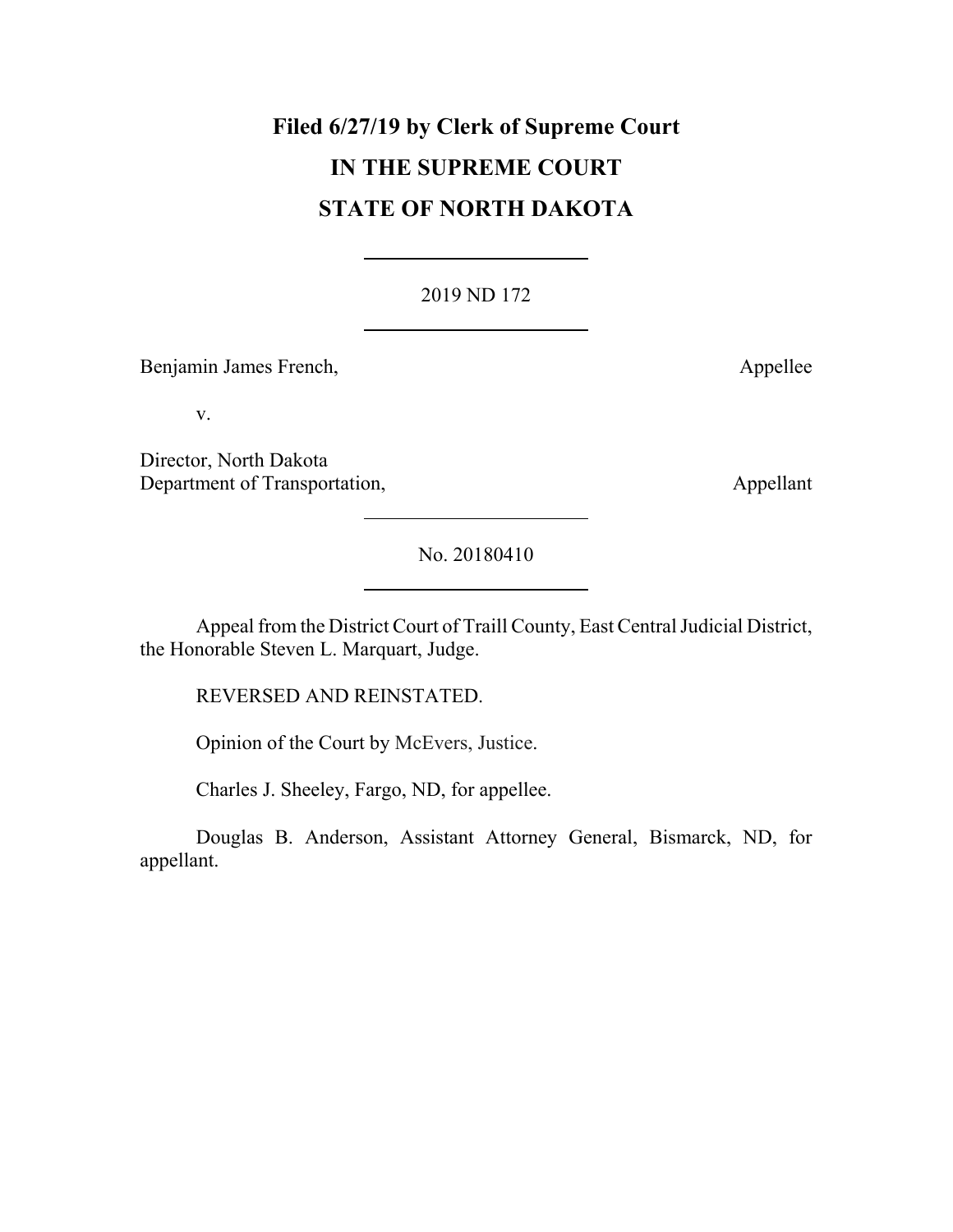# **French v. N.D. Dep't of Transp. No. 20180410**

#### **McEvers, Justice.**

[¶1] The Department of Transportation appeals from a district court judgment reversing a Department hearing officer's decision, imposing a 91-day suspension of Benjamin French's driving privileges, and awarding him attorney fees. We conclude the court erred in holding French's driving record did not establish his operator's license had been previously revoked once within seven years preceding the date of his June 2018 arrest and the court erred in concluding the appropriate suspension period for his current offense is 91 days. We further conclude the court erred in awarding attorney fees. We reverse the judgment and reinstate the Department's decision suspending his driving privileges for 365 days.

I

[¶2] In June 2018, a Highway Patrol officer stopped and subsequently arrested French for driving under the influence. The results of an Intoxilyzer test showed French had a blood alcohol concentration in excess of the legal limit. French requested an administrative hearing on the Department's proposed suspension of his driving privileges.

[¶3] In July 2018, a Department hearing officer held a hearing regarding whether to suspend French's driving privileges. The hearing officer subsequently issued a decision suspending his driving privileges for 365 days, concluding the greater weight of the evidence in the administrative record established French's license had been previously revoked for one year for refusing a chemical test in July 2011. The hearing officer specifically found his driver's license was previously revoked on August 11, 2011, after a Department administrative hearing, for a period of one year for refusing a chemical test on July 24, 2011. In its decision, the hearing officer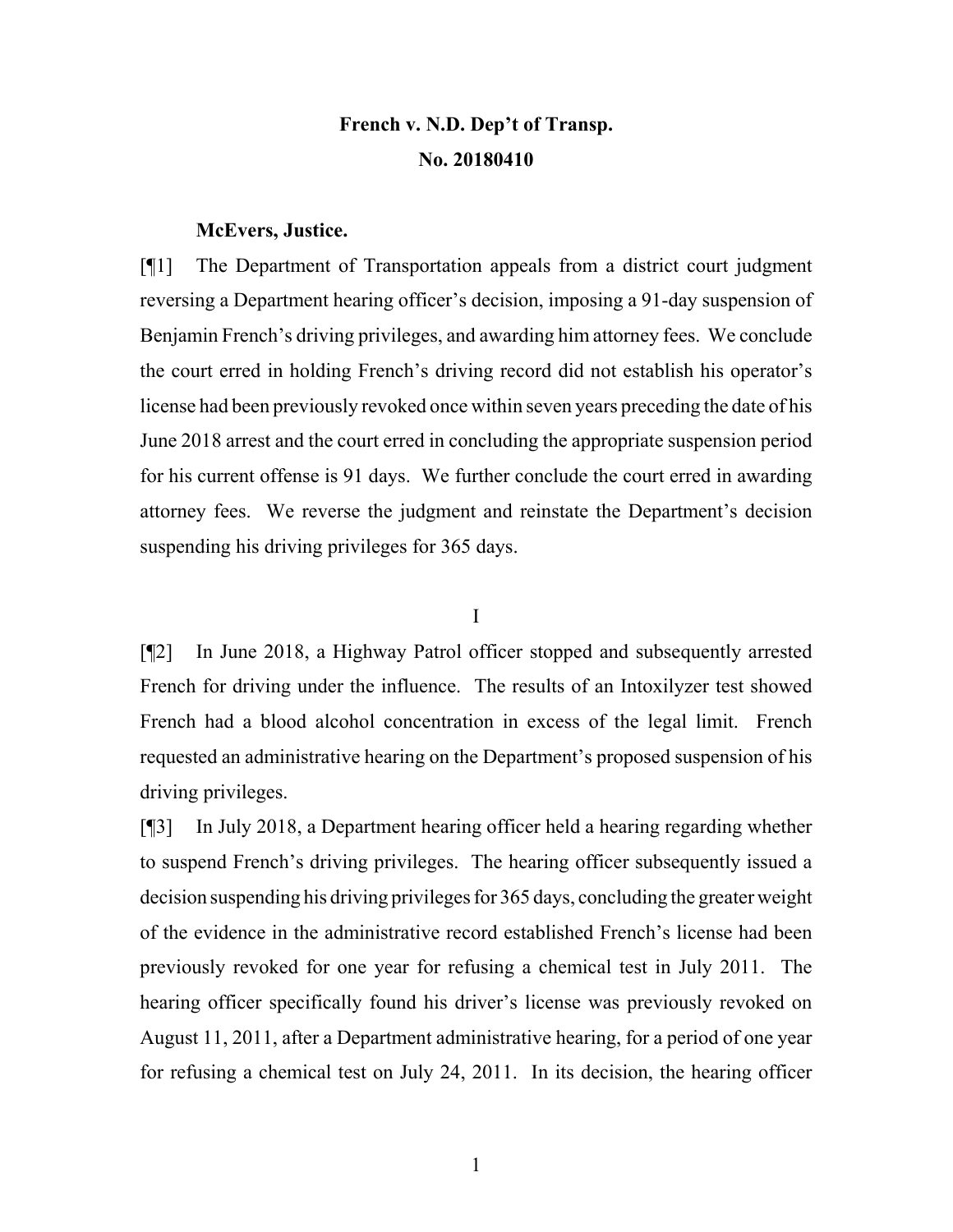addressed French's assertion that his driving record did not establish a prior suspension to enhance his suspension from 91days to 365 days:

Petitioner's Counsel asserted that the license suspension must be limited to 91 days because the statute, NDCC 39-20-04.1(1)(c), requires that evidence of the prior refusal show that the revocation was imposed "under this chapter" before it can be used to enhance the suspension from 91 days to 365 days. Counsel points out that Mr. French's driving record does not list a DUI conviction for 2011 that would show the county or state of occurrence for the refusal. No NDDOT witness appeared for the administrative hearing. Nevertheless, French's driving record shows that a Report & Notice was filed with NDDOT on July 27, 2011 according to the following entry: "ADM 5 7/24/11 REFUSAL 072711". In addition, Mr. French's driving record shows that he requested and received a NDDOT administrative hearing, and thereafter, his license was revoked for one year for refusing a chemical test. See Exhibit 1, p. 5/5 ("HEAR 5 07/24/11 SUSPENDED—HEARING HELD REFUSED CHEMICAL TEST PER 001 Y"). Hearing officers rely on the certified DRIVERS LICENSE DIVISION CENTRAL RECORD to obtain the information necessary to prepare the standard Exhibit 2, entitled NOTICE OF ADMINISTRATIVE HEARING BEFORE THE NDDOT DIRECTOR, upon receipt of each hearing requested under Chapter 39-20. The hearing officer is familiar with the DLD format of Mr. French's driving record and can reasonably infer from the administrative record that the 2011 1-year revocation of his driver's license for refusing a chemical test was conducted under North Dakota Century Code Chapter 39-20. Exhibit 1, p. 5/5 ("REVO 5 08/18/11 REFUSED CHEMICAL TEST 001Y L 08/18/11 L R 08/18/12 0001"). . . . The certified, official NDDOT driving record calls for Mr. French's license to be suspended for 365 days. Exhibit 1, p. 5/5 ("HEAR 5 06/10/18 AWAITING HEARING OUTCOME BAC OVER LEGAL LIMITS PER 365 D").

The hearing officer held that an entry in the certified, official driving record is presumed to be correct until rebutted and that French did not appear for the administrative hearing to testify or offer any evidence to suggest his 2011 revocation for refusal was an out-of-state proceeding. The hearing officer concluded the appropriate period for his driver's license to be suspended was 365 days. French appealed the decision to the district court.

[¶4] The district court reversed the hearing officer's decision and imposed a 91-day suspension of his driving privileges for a first offense. The court held there was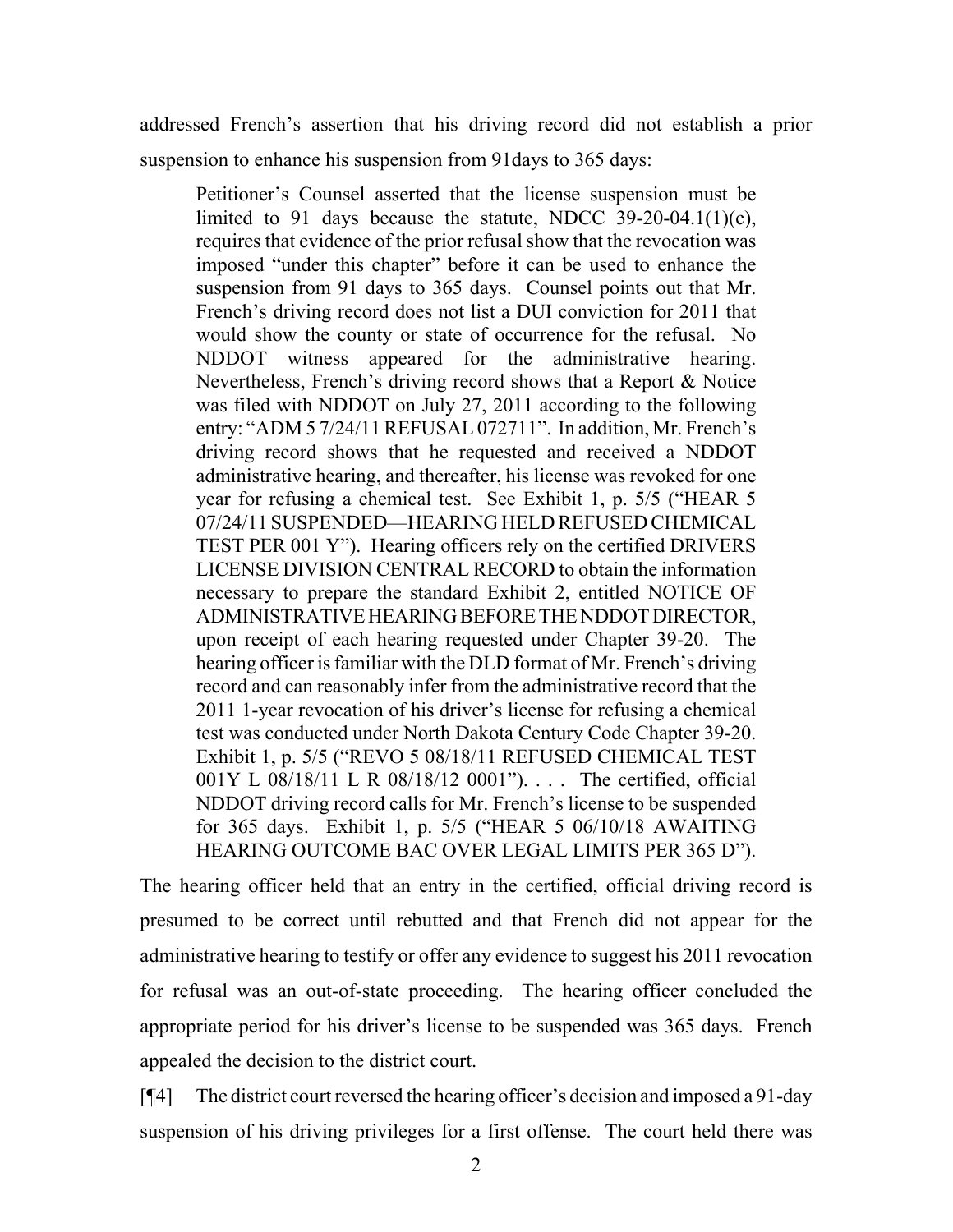insufficient evidence in the record for the hearing officer to conclude French had a prior suspension to support a 365-day suspension. The court essentially held that it was not possible to determine whether the July 2011 suspension for refusal was a suspension under N.D.C.C. ch. 39-20 from the notation contained in the copy of French's driving record. The court further held that the hearing officer erred in relying on his own experience in interpreting the driving record. The court also awarded attorney fees to French.

## II

[¶5] Under N.D.C.C. § 28-32-49, this Court reviews the Department's decision suspending or revoking a driver's license in the same manner as the district court under N.D.C.C. § 28-32-46. *Opp v. Dir., N.D. Dep't of Transp.*, 2017 ND 101, ¶ 5, 892 N.W.2d 891. We must affirm the Department's decision unless:

- 1. The order is not in accordance with the law.
- 2. The order is in violation of the constitutional rights of the appellant.
- 3. The provisions of this chapter have not been complied with in the proceedings before the agency.
- 4. The rules or procedure of the agency have not afforded the appellant a fair hearing.
- 5. The findings of fact made by the agency are not supported by a preponderance of the evidence.
- 6. The conclusions of law and order of the agency are not supported by its findings of fact.
- 7. The findings of fact made by the agency do not sufficiently address the evidence presented to the agency by the appellant.
- 8. The conclusions of law and order of the agency do not sufficiently explain the agency's rationale for not adopting any contrary recommendations by a hearing officer or an administrative law judge.

N.D.C.C. § 28-32-46. In reviewing a Department hearing officer's findings of fact, "[this Court] do[es] not make independent findings of fact or substitute [its] judgment for that of the agency." *Opp*, at ¶ 6 (quoting *Power Fuels, Inc. v. Elkin*, 283 N.W.2d 214, 220 (N.D. 1979)). This Court decides "only whether a reasoning mind reasonably could have determined that the factual conclusions reached were proved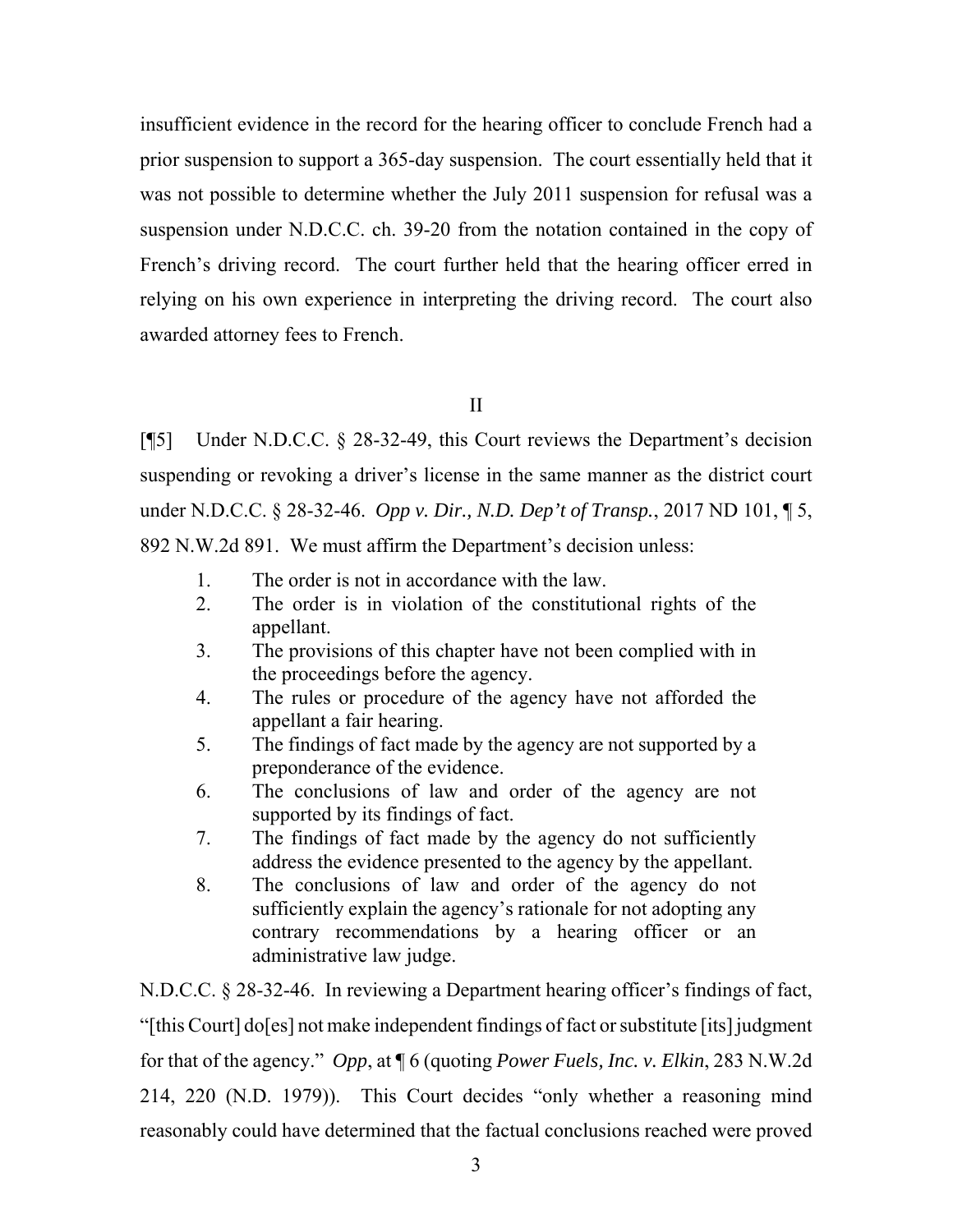by the weight of the evidence from the entire record." *Id.* "An agency's conclusions on questions of law are subject to full review." *Id.* (quoting *Garcia v. Levi*, 2016 ND 174, ¶ 8, 883 N.W.2d 901). Statutory interpretation is a question of law, fully reviewable on appeal. *Opp*, at ¶ 6.

#### III

[¶6] The Department argues the district court erred when it held that French's driving record did not establish that, within seven years preceding the date of his June 2018 arrest, his operator's license had once previously been revoked and erred when the court ordered the appropriate period of suspension for his current offense is 91 days, rather than 365 days.

[¶7] Under N.D.C.C. § 39-06-22, the Department director has "a statutory obligation to regularly keep driving records." *Isaak v. Sprynczynatyk*, 2002 ND 64, ¶ 9, 642 N.W.2d 860. Section 39-06-22, N.D.C.C., provides:

The director shall file all accident reports and abstracts of court records of convictions received by the director under the laws of this state and maintain convenient records *or make suitable notations* in order that each record of each licensee showing the convictions of the licensee and the traffic accidents in which the licensee has been involved is *readily ascertainable and available for the consideration of the director*.

(Emphasis added.) Generally, "[w]ords in a statute are given their plain, ordinary, commonly understood meaning, unless defined in the code or unless the drafters clearly intended otherwise." *Filkowski v. Dir., N.D. Dep't of Transp.*, 2015 ND 104, ¶ 24, 862 N.W.2d 785 (citation omitted); *see also* N.D.C.C. § 1-02-02.

[¶8] The Department contends that N.D.C.C. § 39-06-22 only requires its regularly kept driving records, and specifically its notations, to be "readily ascertainable" to the director and his designees. The Department contends that in preparing driving records under this section as an official act, a disputable presumption applies that the director has performed his official duty regularly. *See* N.D.C.C. § 31-11-03(15) (providing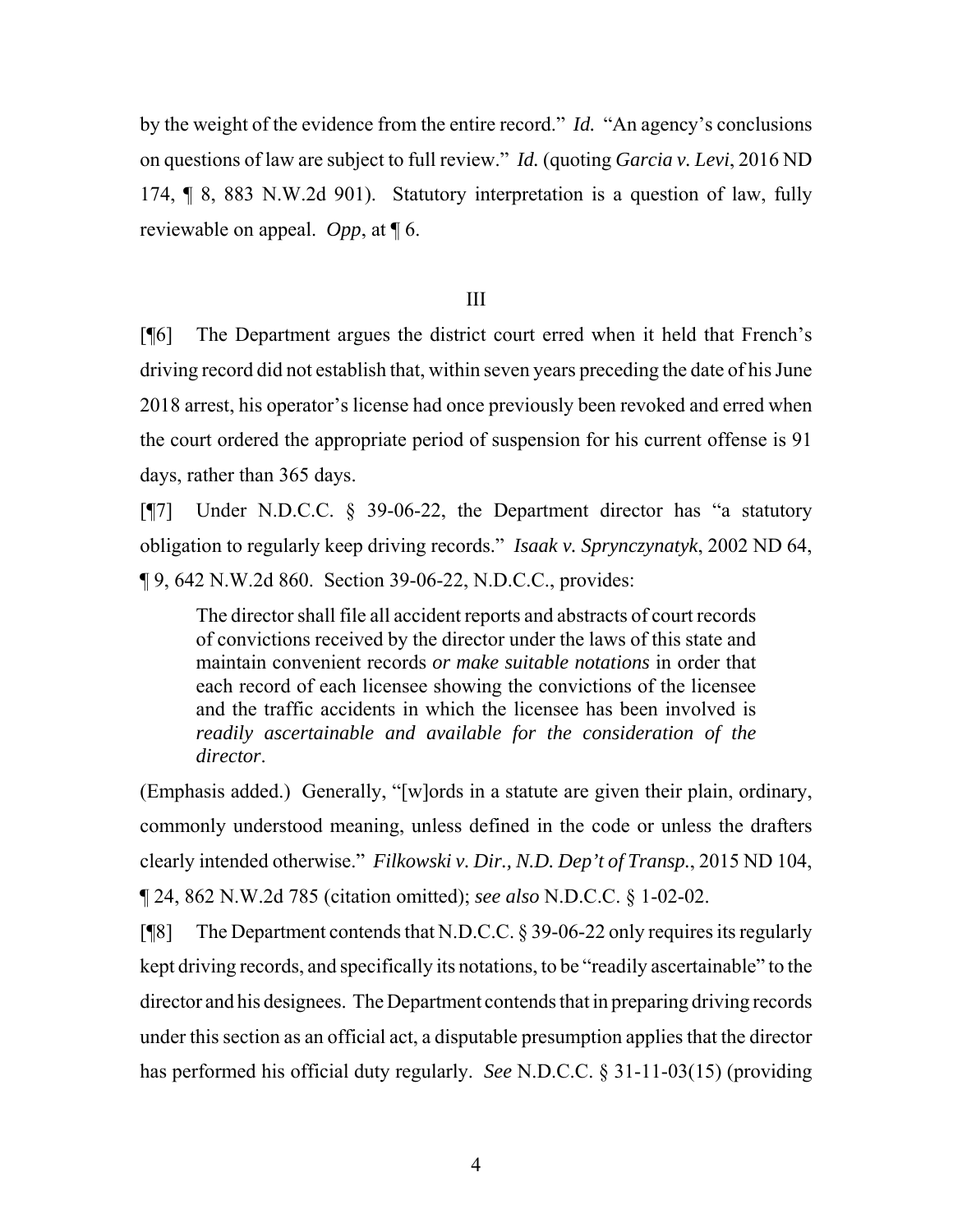a "disputable presumption," which "may be contradicted by other evidence," "[t]hat official duty has been performed regularly").

[¶9] In this case, the notice of administrative hearing indicates the proposed suspension of French's license was for a period of 365 days. This enhanced sanction was based on N.D.C.C. § 39-20-04.1(1)(c), which requires the Department director to suspend the person's driving privileges:

For three hundred sixty-five days if the person's driving record shows that, within the seven years preceding the date of the arrest, the person has *once previously violated section 39-08-01 or equivalent ordinance or the person's operator's license has once previously been suspended or revoked under this chapter* with the last violation or suspension for an alcohol concentration under eighteen one-hundredths of one percent by weight.

(Emphasis added.) The notice of information provided to French before the administrative hearing with a copy of his driving record also included a notice of the enhanced sanction.

[¶10] The Department asserts the driving record from which the applicable suspension period is determined, including its notations, "is a regularly kept record, and establishes prima facie its contents." *Isaak*, 2002 ND 64, ¶ 9, 642 N.W.2d 860. The Department contends French has the burden to rebut the prima facie evidence contained in the driving record. The Department further argues the hearing officer properly relied on his experience in construing the notation in the driving record to require a 365-day suspension and the hearing officer's interpretation is entitled to deference.

[¶11] The Department notes that French did not testify or offer evidence at the hearing to challenge the basis of the 2011 revocation for refusal as inappropriate for enhancing the sanction. The Department therefore asserts the hearing officer correctly decided the greater weight of the evidence in the record establishes his license was previously revoked for one year for refusing a chemical test in a Department administrative proceeding "under this chapter," for purposes of the enhanced sanction under N.D.C.C. § 39-20-04.1(1)(c).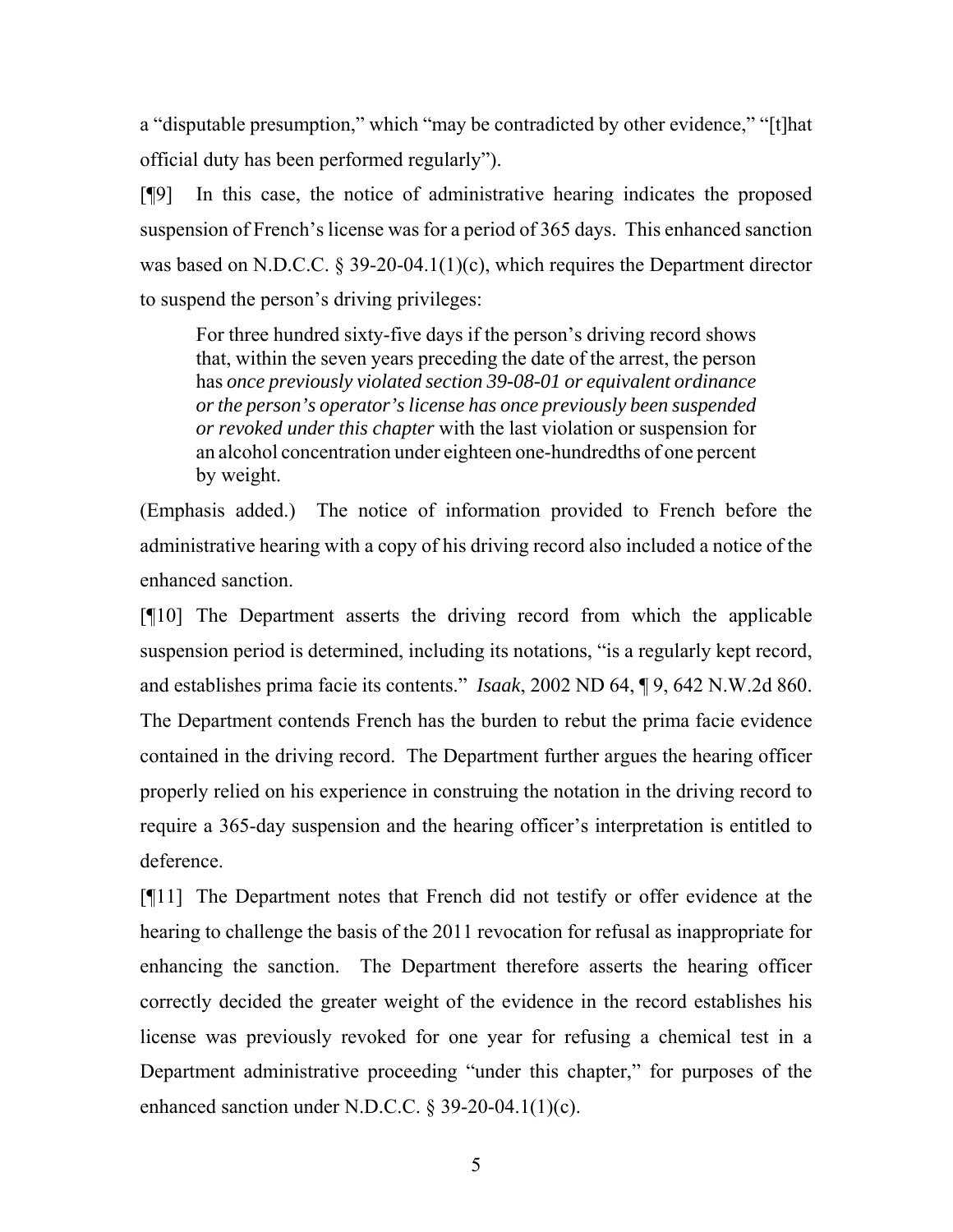[¶12] French responds that the Department's records contain insufficient information to impose a 365-day suspension under N.D.C.C. § 39-20-04.1. He contends his driving record does not establish a prior suspension or revocation under N.D.C.C. ch 39-20, and, therefore, his driving record does not support an enhanced suspension. He argues his driving record's notations regarding his prior refusal and 2011 suspension are vague and "ambiguous" and there was no corresponding criminal conviction for driving under the influence noted on the driving record. He contends the hearing officer improperly drew on his own "expertise" in reviewing the driving abstracts and in providing evidentiary support for the suspension. French asserts this case is similar to *Ertelt v. N.D. Dep't of Transp.*, 491 N.W.2d 736, 740 (N.D. 1992), in which a hearing officer erred and by relying on personal knowledge of matters not in the record.

[¶13] The dispositive issue is whether the notation on French's driving record kept by the Department was adequate for the hearing officer to find he had once previously been suspended or revoked under N.D.C.C. ch. 39-20, justifying the enhanced suspension for his present violation.

[¶14] In the context of "independent" administrative law judges, this Court has explained that, while deference is given to an ALJ's factual findings under the "reasoning mind" standard, similar deference is not given to the ALJ's legal conclusions because, "unlike an agency, [the ALJ] does not necessarily have specialized knowledge or expertise warranting deference to its legal interpretations and conclusions." *Workforce Safety & Ins. v. Auck*, 2010 ND 126, ¶ 9, 785 N.W.2d 186; *see also N.D. Sec. Comm'r v. Juran & Moody, Inc.*, 2000 ND 136, ¶¶ 22-24, 613 N.W.2d 503. While the office of administrative hearings (OAH) is not a specialized agency and an independent ALJ assigned by the OAH is not interpreting the OAH's own rules, *see Auck*, at ¶ 9, the same cannot be said about the Department's hearing officer.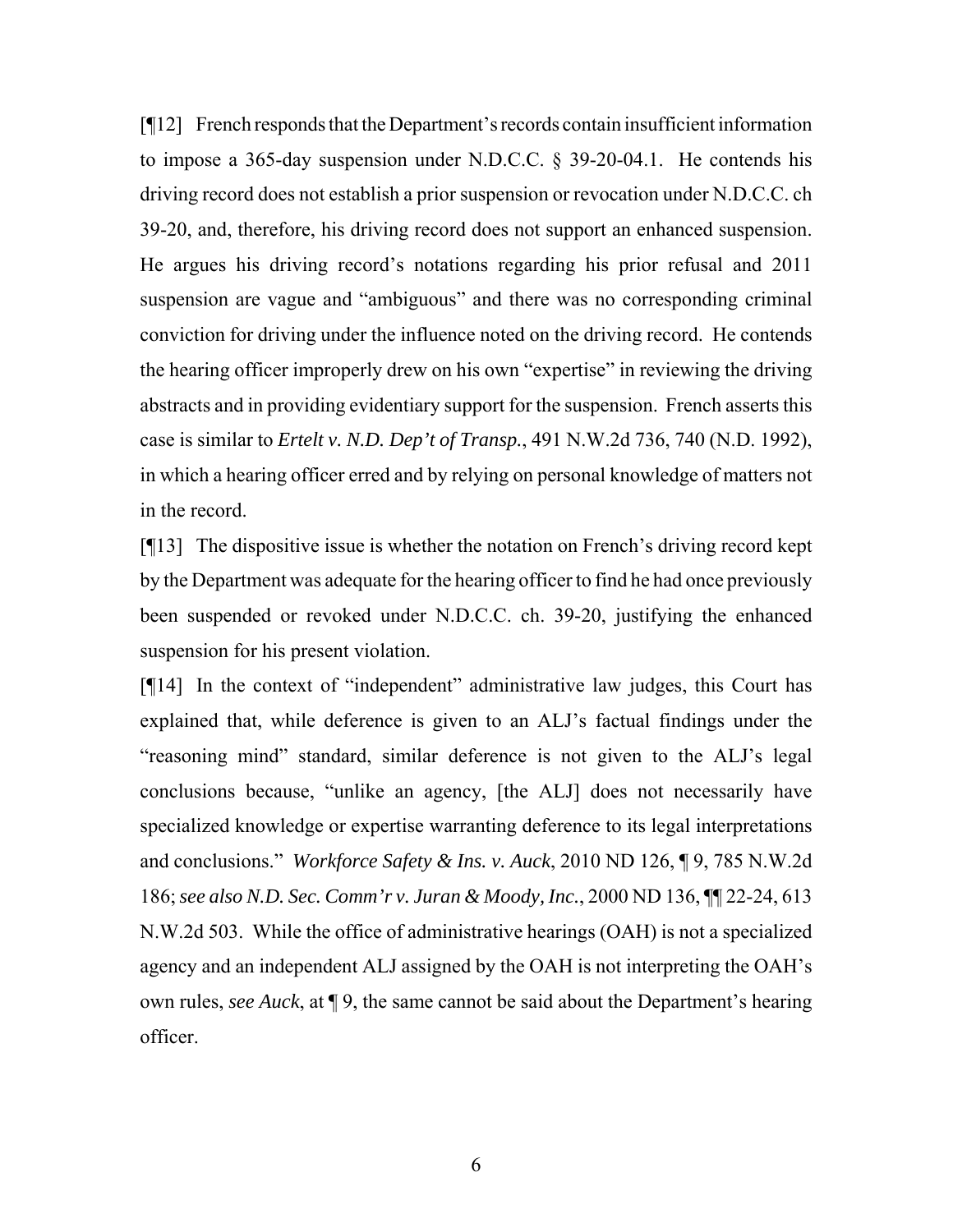[¶15] Here, we conclude the Department's driver's license record and its notations constitute prima facie evidence that French's driver's license had previously been suspended under N.D.C.C. ch. 39-20. We agree with the Department's assertion on appeal that the Department may properly construe its notations in the driving record kept by the Department, as long as the notation is "readily ascertainable" to the director and his designees. We conclude that as a regularly kept Department record, the driver's license's notation was "readily ascertainable" to the hearing officer and permitted the hearing officer to infer from the information French's license had been previously suspended in August 2011 after a Department hearing. *See Nelson v. Dir., N.D. Dep't of Transp.*, 1997 ND 81, ¶ 11, 562 N.W.2d 562 ("A hearing officer is not precluded from drawing inferences from the evidence presented, based on common sense and experiences.").

[¶16] At the administrative hearing, French did not provide any evidence to rebut the content of the driving record as construed by the hearing officer. As a rebuttable presumption under N.D.C.C. § 31-11-03(15), had French intended to contest the Department's interpretation of the record, he could have testified at the administrative hearing or otherwise challenged the Department's record indicating his license had been previously suspended. *Cf. Andre v. N.D. State Hwy. Comm'r*, 295 N.W.2d 128, 130-31 (N.D. 1980) (holding a record containing a "stamped notation" indicating a prior speeding violation was "adequate" to inform the Department of a traffic violation for determining the driver's total point accumulation, and any clerical error could have been raised in the administrative hearing but was not).

[¶17] We conclude the district court erred in disregarding the hearing officer's findings and conclusions regarding the notations on French's driving record to decide the appropriate length of suspension.

#### IV

[¶18] The Department argues the district court erred in granting French's request for an award of attorney fees and costs under N.D.C.C. § 28-32-50(1).